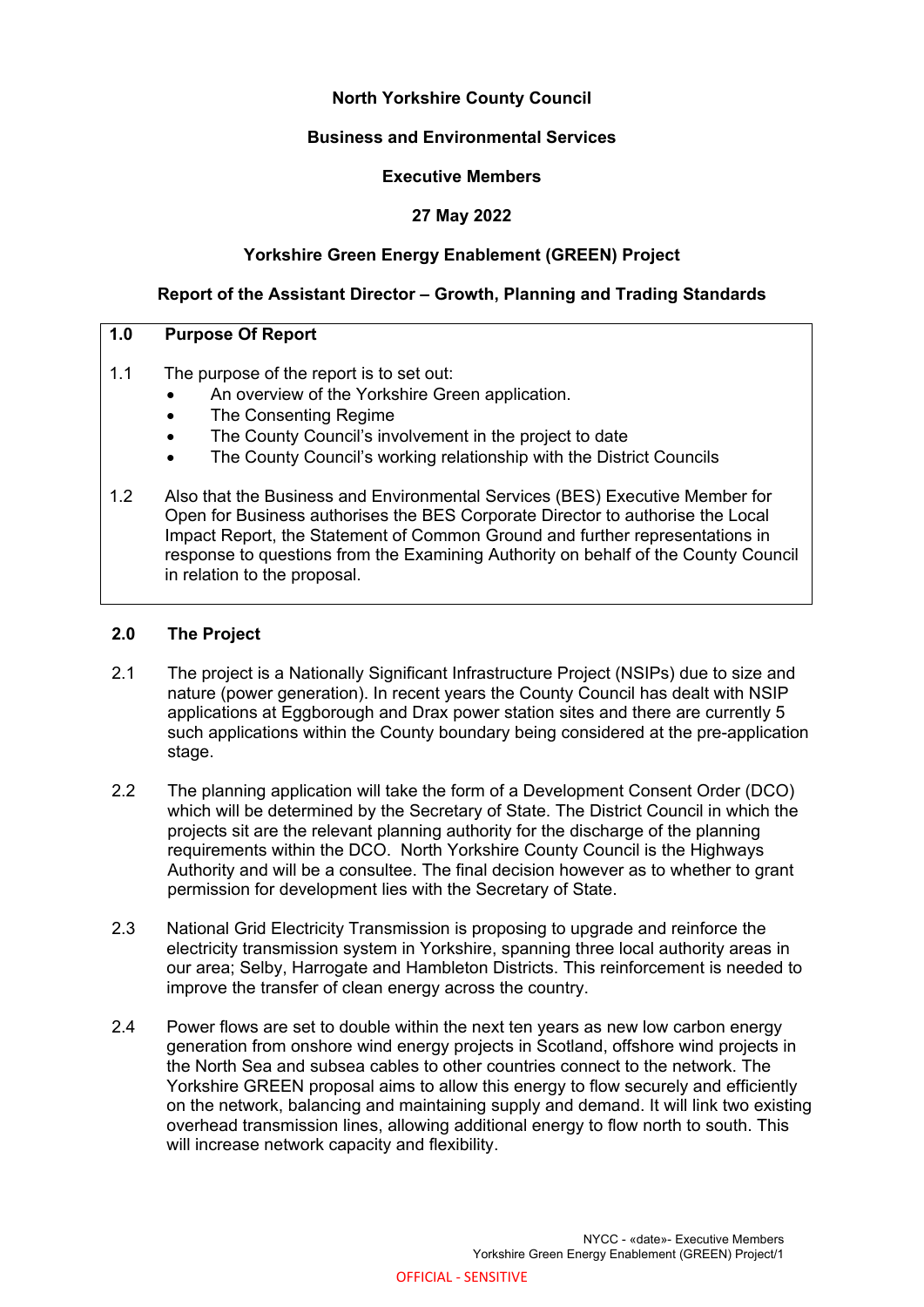- 2.5 The Yorkshire GREEN application proposes both construction of new infrastructure and works to existing transmission infrastructure and facilities. An overall location plan of the Yorkshire GREEN Project (taken from National Grid Electricity Transmission's Statutory Consultation Documents) is included within Appendix A.
- 2.6 The proposed new infrastructure includes:
	- A new 400kV overhead line will connect into the existing overhead line with two sealing end compounds and a short section of underground cable in the north west of York.
	- This line runs south, connecting into a new substation, called Overton substation, located approximately 1km south of Shipton-by-Beningbrough.
	- Two new 275kV overhead lines will be routed south out of Overton substation and connect into the existing 275kV overhead line.
	- Two new cable sealing end compounds and short sections of underground cables located south-west of Tadcaster.
	- A new substation located adjacent to and connecting into the existing substation at Monk Fryston, south-west of Monk Fryston.
- 2.7 Works to existing infrastructure are proposed to include:
	- A section of overhead line between the two new 275kV overhead lines will be permanently removed.
	- Replacement of some pylons and realignment of the existing overhead line will take place in two locations – to the south and south-east of Moor Monkton and where the existing overhead lines enter Monk Fryston substation.
	- Replacement of overhead line conductors (wires), replacement of pylon fittings, strengthening of steelwork and works to pylon foundations.
	- Minor works at the existing Osbaldwick substation.
- 2.8 Construction is expected to start in Q3 2024 and be completed by Q3 2028.

# **3.0 Application Timescale**

| October-<br>December<br>2021                 | <b>Statutory Consultation</b> – Timely consultation took place at the end of last year<br>with discussions on outcomes.<br>North Yorkshire County Council (NYCC) did not raise any issues that that<br>would result in a form of objection.                                                                                                                      |
|----------------------------------------------|------------------------------------------------------------------------------------------------------------------------------------------------------------------------------------------------------------------------------------------------------------------------------------------------------------------------------------------------------------------|
| December<br>2021-Winter<br>2022              | <b>Consideration of feedback</b> – The applicant will review feedback from the<br>statutory consultation, finalise the Project and continue engagement prior to<br>submission of the DCO application.                                                                                                                                                            |
| Winter 2022                                  | <b>Application submission</b> – The applicant's plan to submit the DCO application<br>to the Planning Inspectorate in winter 2022. The Planning Inspectorate, on<br>behalf of the Secretary of State, has up to 28 days to decide whether or not the<br>application meets the standards required to be accepted for examination.                                 |
| <b>Winter 2022-</b><br>Winter/Spring<br>2023 | <b>Examination</b> – If the application is accepted, it will go through a six-month<br>examination period. Prior to this period, stakeholders can register with the<br>Planning Inspectorate to become an Interested Party by making a Relevant<br>Representation.                                                                                               |
|                                              | Interested Parties are invited to provide more details of their views in writing<br>during this phase. Consideration is given by the Examining Authority, including<br>all relevant representations, and supporting evidence. North Yorkshire County<br>Council will use this opportunity to raise the issues it considers most pertinent<br>to the examination. |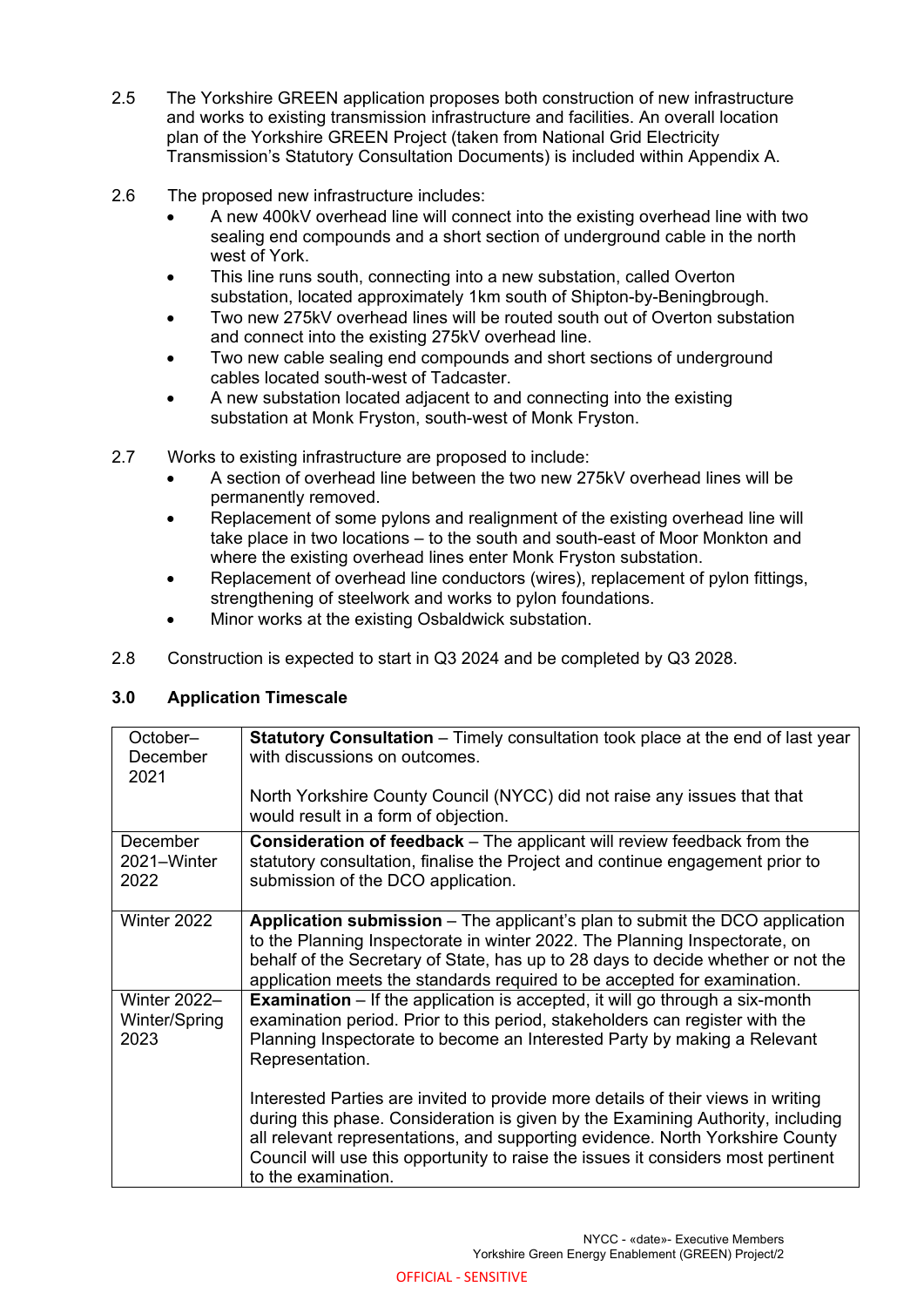### **4.0 Joint Working with District Councils, Local Government Reorganisation and the Planning Performance Agreement**

- 4.1 The scheme spans different Local Authority areas, some more significantly affected than others. NYCC and and the three district councils (Harrogate Borough and Selby and Hambleton) are entering into a Planning Performance Agreement (PPA) with the applicant. The main purpose of the PPA will be funding to resource the application on a basic time cost reimbursement basis. Where a specific lack of resources has been identified, for example in landscape and visual assessment, the County Council will work with the applicant to secure funding to procure outside resource to deliver that work.
- 4.2 Consideration is being given to a joint local Impact Report and Statement of Common Ground with the other Local Authorities involved in the project. At this point, officers have agreed to work jointly where possible but must remain practical when considering delegation, sign off and overall agreement with the tight timeframes of an examination.
- 4.3 The timetable set out by the applicant provides for the DCO application to be submitted towards the end of 2022. This would result in the 6 month examination period spanning the vesting date for LGR.
- 4.4 The PPA will reference LGR and include and a clause concerning the continuation of the agreement once the District Councils and the County Council cease to exist.
- 4.5 The County Council and the three District Councils will as far as possible submit joint responses up until the date of LGR. This is the approach taken in NSIP applicants in the past and is encouraged outside of the process of LGR. The Planning Inspectorate are aware of the upcoming changes and the Examining Authority will be informed as soon as one is appointed.

### **5.0 Delegation**

5.1 Leading up to the submission of the application to the examiner there will be significant resource implications for the County Council hence the PPA. Once submitted the examination timetable is set, creating its own time pressure. Officers have found it helpful in the past to have agreement of documents such as the Local Impact Report and the Statement of Common Ground delegated to the Director for Business and Environmental Services for authorization by the Executive Member for Open for Business.

### **6.0 Equalities**

6.1 Consideration has been given to the potential for any adverse equality impacts arising from the recommendation. It is the view of officers that the recommendation does not have an adverse impact on any of the protected characteristics identified in the Equalities Act 2010. The initial Equalities Impact Assessment form is attached at Appendix B.

# **7.0 Finance**

7.1 The financial implications for the County Council are limited to the staff time to resource its engagement with the application. There are no other costs or risks attached to the application. As in section 4 above, the County Council intends to recoup the staffing costs on an hourly rate basis from the applicant. The PPA is still being negotiated and it is likely that the applicant will not reimburse costs for tasks that the County Council is required by statute to carry out, such as attendance at certain hearings.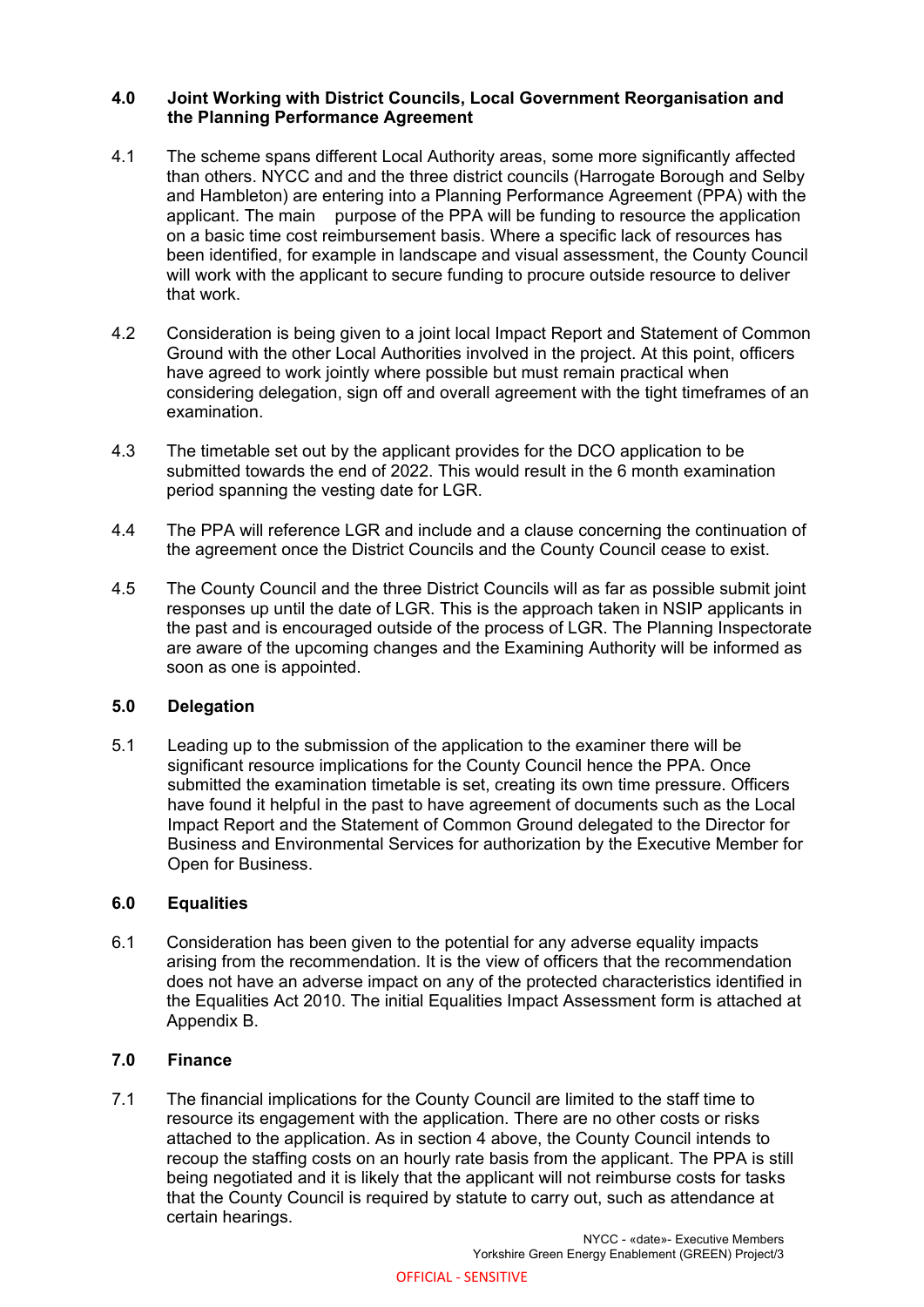- 7.2 In terms of discharging the requirements of the DCO that relate to the land within the administrative boundary of North Yorkshire, fees will be payable to the District Councils (or the new unitary council) as the relevant planning authority for the purpose of the DCO. The County Council may also seek to agree appropriate planning obligations, in conjunction with District Councils to address the impacts referred to above, if considered necessary in planning terms.
- 7.3 In practical terms, the application is unlikely to be determined before vesting day therefore any fees or current Local Planning Authority functions to be carried out in relation to discharge of the application will fall to the new Unitary Council. As above, the only cost to the Unitary Council will be staff resources. In past applications, Planning Performance Agreements have been agreed to cover the cost of the Councils post examination work load and such an agreement would be pursued in this case.

# **8.0 Legal**

- 8.1 The County Council is a Statutory Consultee and support for the scheme is subject to agreeing the requirements in the DCO and section 106 Agreement if required.
- 8.2 The County Council will have further involvement in its role as Statutory Consultee following submission of the application and during the examinations period, including possible attendance at issue specific, and DCO public hearings.
- 8.3 The DCO and other legal documents will make reference and allow for Local Government Re-organisation in relation to any of the above points where necessary..

### **9.0 Climate Change**

9.1 The Application is not a County Council Scheme. A full Environmental Statement will be prepared by the applicant and submitted as part of the application. Through the application process Local Authority officers will respond on the scoping report and the Preliminary Environmental Impact Report (PEIR) and finally the full Environmental Statement. Our response to this will form a large part of our response to the application. The climate change impact assessment is at Appendix C.

### **10.0 Recommendation(S)**

- 10.1 It is recommended that the contents of this report are noted and
	- a) the County Council supports this NSIP Development Consent Order application in principle, subject to agreement in relation to specific and localised matters of detail;
	- b) Also that the BES Executive Member for Open for Business authorises the Corporate Director, BES to authorise the Local Impact Report, Impact Report, the Statement of Common Ground and further representations in response to questions from the Examining Authority on behalf of the County Council in relation to the proposal.

# **Matt O'Neill**

# **Assistant Director Growth, Planning and Trading Standards**

Author of Report: Michael Reynolds, Senior Policy Officer (Infrastructure)

Background Documents: None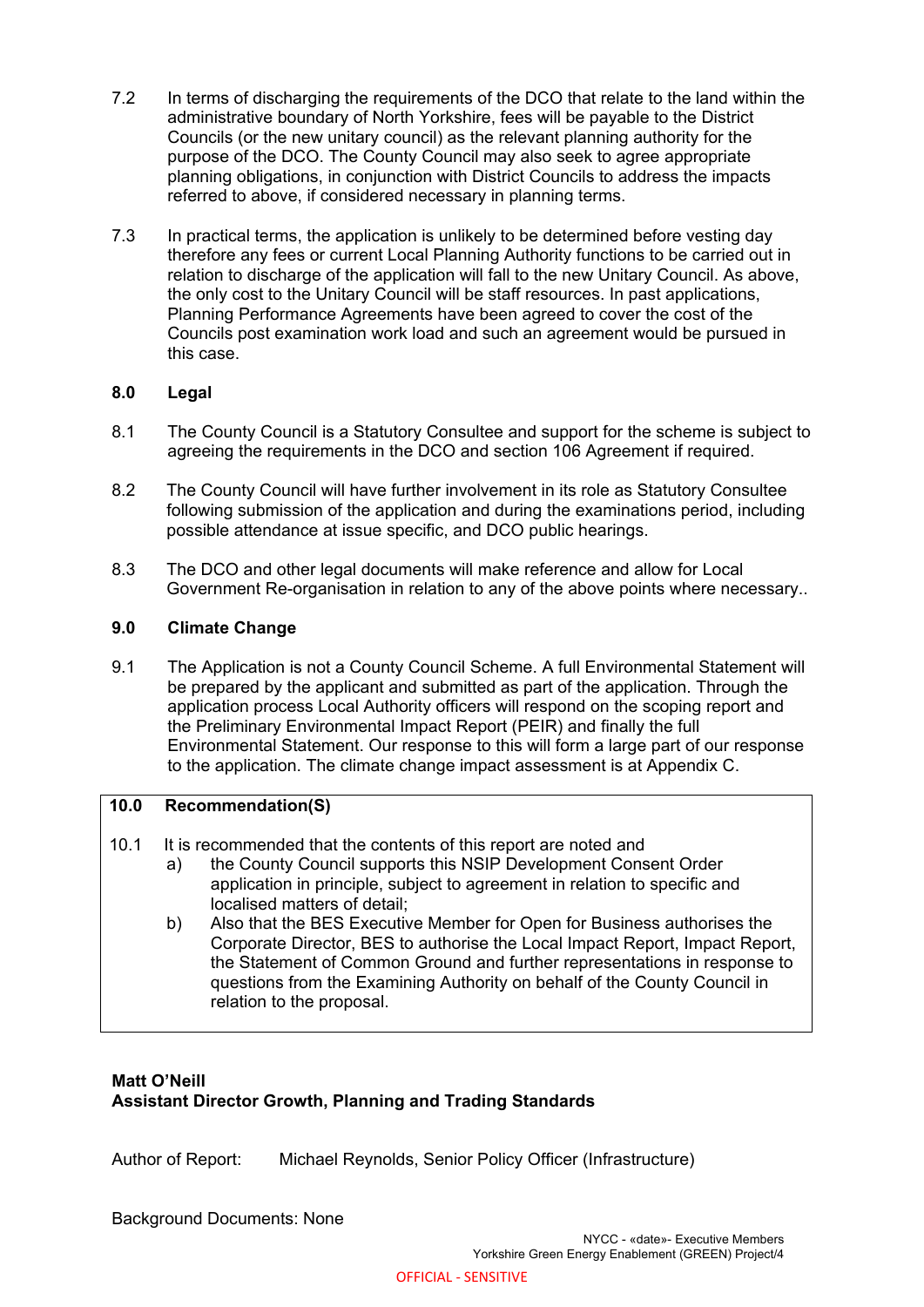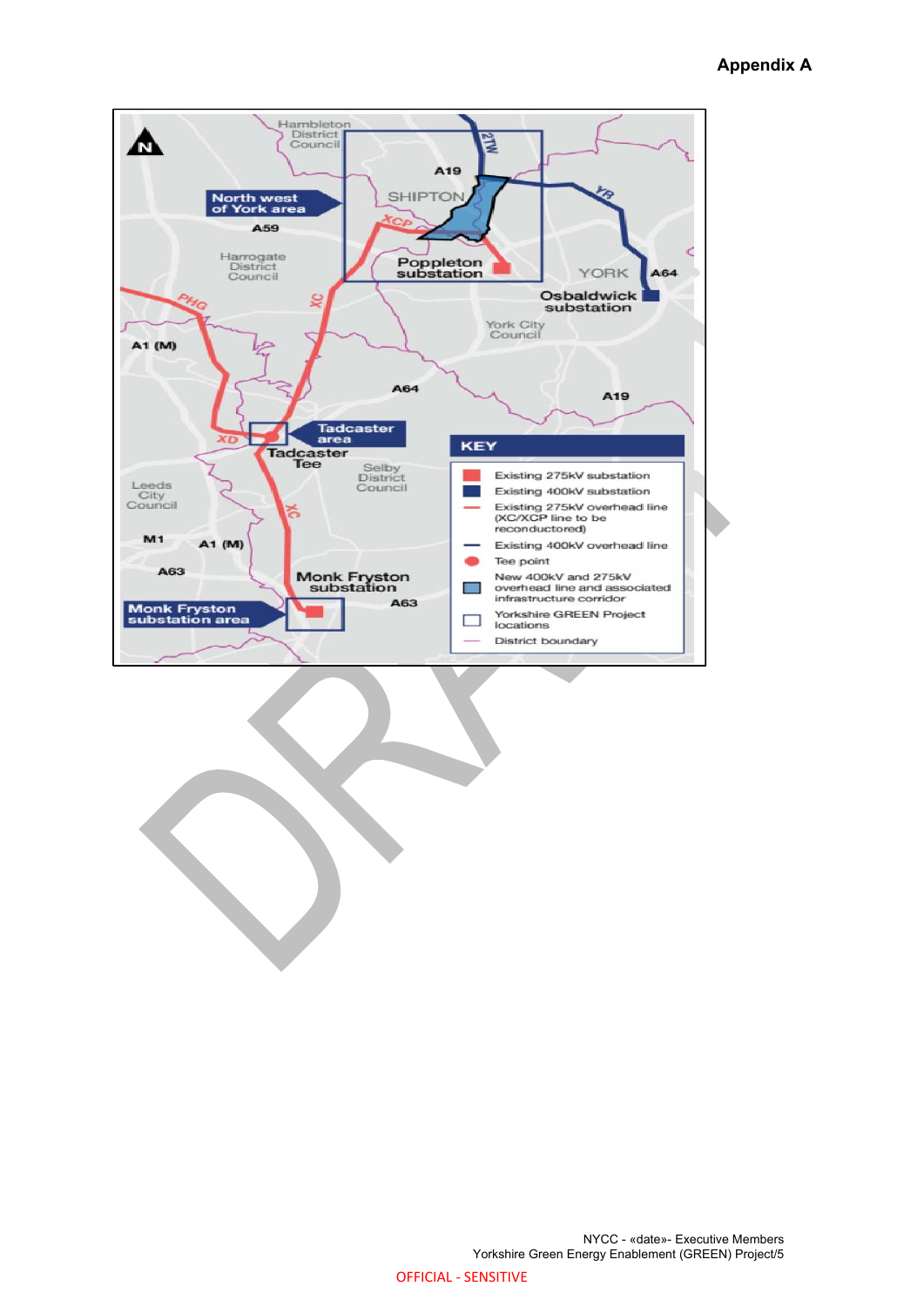#### **Initial equality impact assessment screening form**

**This form records an equality screening process to determine the relevance of equality to a proposal, and a decision whether or not a full EIA would be appropriate or proportionate.** 

| <b>Directorate</b>                                                   | <b>Business and Environmental Services</b>                                                                                                                                                                                                                                                                                                                                                                                                                                                                                                                                                                                                                                                                                                |  |  |  |
|----------------------------------------------------------------------|-------------------------------------------------------------------------------------------------------------------------------------------------------------------------------------------------------------------------------------------------------------------------------------------------------------------------------------------------------------------------------------------------------------------------------------------------------------------------------------------------------------------------------------------------------------------------------------------------------------------------------------------------------------------------------------------------------------------------------------------|--|--|--|
| Service area                                                         | Growth, Planning and Trading Standards                                                                                                                                                                                                                                                                                                                                                                                                                                                                                                                                                                                                                                                                                                    |  |  |  |
| <b>Proposal being screened</b>                                       | Yorkshire Green Energy Enablement (GREEN)                                                                                                                                                                                                                                                                                                                                                                                                                                                                                                                                                                                                                                                                                                 |  |  |  |
|                                                                      | Project                                                                                                                                                                                                                                                                                                                                                                                                                                                                                                                                                                                                                                                                                                                                   |  |  |  |
| Officer(s) carrying out screening                                    | Michael Reynolds                                                                                                                                                                                                                                                                                                                                                                                                                                                                                                                                                                                                                                                                                                                          |  |  |  |
| What are you proposing to do?                                        | National Grid Electricity Transmission is                                                                                                                                                                                                                                                                                                                                                                                                                                                                                                                                                                                                                                                                                                 |  |  |  |
|                                                                      | proposing to upgrade and reinforce the electricity<br>transmission system in Yorkshire, spanning three<br>local authority areas in our area; Selby,<br>Harrogate and Hambleton Districts. This<br>reinforcement is needed to improve the transfer<br>of clean energy across the country.                                                                                                                                                                                                                                                                                                                                                                                                                                                  |  |  |  |
|                                                                      | The Yorkshire GREEN application proposes both<br>construction of new infrastructure and works to<br>existing transmission infrastructure and facilities.<br>This report seeks:<br>the County Council supports this NSIP<br>c)<br>Development Consent Order application in<br>principle, subject to agreement in relation to<br>specific and localised matters of detail;<br>Also that the BES Executive Member for<br>d)<br>Open for Business authorises the Corporate<br>Director, BES to authorise the Local Impact<br>Report, Impact Report, the Statement of<br>Common Ground and further representations<br>in response to questions from the Examining<br>Authority on behalf of the County Council in<br>relation to the proposal. |  |  |  |
| Why are you proposing this? What<br>are the desired outcomes?        | NYCC has a statutory role in the planning work<br>relating to a NSIP. The county has no reason to<br>object to the proposals and therefore is seeking<br>authorisation to express its support in principle.<br>The desired outcome is clarity to the Applicant<br>and to the other parties over the county council's<br>role and position in regard to the application, and<br>to how items of work surrounding the application<br>will be undertaken.                                                                                                                                                                                                                                                                                    |  |  |  |
| Does the proposal involve a                                          | NYCC resources will be met in part by applicant                                                                                                                                                                                                                                                                                                                                                                                                                                                                                                                                                                                                                                                                                           |  |  |  |
| significant commitment or removal                                    | under the proposed Planning Performance                                                                                                                                                                                                                                                                                                                                                                                                                                                                                                                                                                                                                                                                                                   |  |  |  |
| of resources? Please give details.                                   | Agreement.                                                                                                                                                                                                                                                                                                                                                                                                                                                                                                                                                                                                                                                                                                                                |  |  |  |
|                                                                      |                                                                                                                                                                                                                                                                                                                                                                                                                                                                                                                                                                                                                                                                                                                                           |  |  |  |
|                                                                      | Impact on people with any of the following protected characteristics as defined by                                                                                                                                                                                                                                                                                                                                                                                                                                                                                                                                                                                                                                                        |  |  |  |
| the Equality Act 2010, or NYCC's additional agreed characteristics   |                                                                                                                                                                                                                                                                                                                                                                                                                                                                                                                                                                                                                                                                                                                                           |  |  |  |
| As part of this assessment, please consider the following questions: |                                                                                                                                                                                                                                                                                                                                                                                                                                                                                                                                                                                                                                                                                                                                           |  |  |  |
| characteristics?                                                     | To what extent is this service used by particular groups of people with protected                                                                                                                                                                                                                                                                                                                                                                                                                                                                                                                                                                                                                                                         |  |  |  |
|                                                                      | Does the proposal relate to functions that previous consultation has identified as                                                                                                                                                                                                                                                                                                                                                                                                                                                                                                                                                                                                                                                        |  |  |  |
| important?                                                           |                                                                                                                                                                                                                                                                                                                                                                                                                                                                                                                                                                                                                                                                                                                                           |  |  |  |

 Do different groups have different needs or experiences in the area the proposal relates to?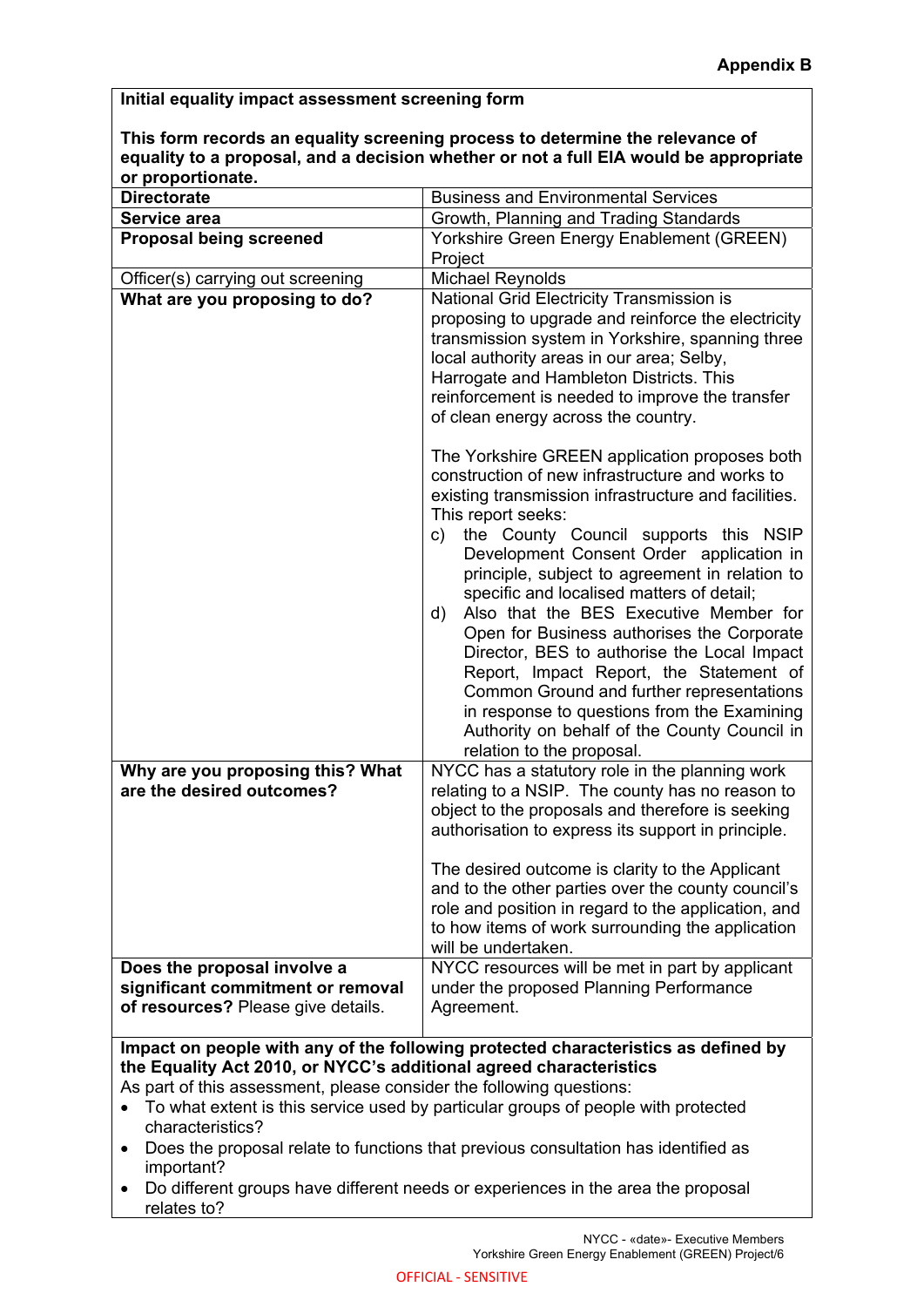**If for any characteristic it is considered that there is likely to be an adverse impact or you have ticked 'Don't know/no info available', then a full EIA should be carried out where this is proportionate. You are advised to speak to your Equality rep for advice if you are in any doubt.** 

| <b>Protected characteristic</b>                                                                     | <b>Potential for adverse</b>                                                                    |                |             | Don't know/No<br>info available |  |
|-----------------------------------------------------------------------------------------------------|-------------------------------------------------------------------------------------------------|----------------|-------------|---------------------------------|--|
|                                                                                                     | impact<br><b>Yes</b>                                                                            | <b>No</b>      |             |                                 |  |
| Age                                                                                                 |                                                                                                 | X              |             |                                 |  |
| <b>Disability</b>                                                                                   |                                                                                                 | X              |             |                                 |  |
| Sex                                                                                                 |                                                                                                 | X              |             |                                 |  |
| Race                                                                                                |                                                                                                 | X              |             |                                 |  |
| Sexual orientation                                                                                  |                                                                                                 | X              |             |                                 |  |
| Gender reassignment                                                                                 |                                                                                                 | X              |             |                                 |  |
| Religion or belief                                                                                  |                                                                                                 | X              |             |                                 |  |
| Pregnancy or maternity                                                                              |                                                                                                 | X              |             |                                 |  |
| Marriage or civil partnership                                                                       |                                                                                                 | X              |             |                                 |  |
| <b>NYCC additional characteristics</b>                                                              |                                                                                                 |                |             |                                 |  |
| People in rural areas                                                                               |                                                                                                 | X              |             |                                 |  |
| People on a low income                                                                              |                                                                                                 | X              |             |                                 |  |
| Carer (unpaid family or friend)                                                                     |                                                                                                 | X              |             |                                 |  |
| Does the proposal relate to an area<br>where there are known<br>inequalities/probable impacts (e.g. | <b>No</b>                                                                                       |                |             |                                 |  |
| disabled people's access to public                                                                  |                                                                                                 |                |             |                                 |  |
| transport)? Please give details.                                                                    |                                                                                                 |                |             |                                 |  |
| Will the proposal have a significant                                                                | <b>No</b>                                                                                       |                |             |                                 |  |
| effect on how other organisations<br>operate? (e.g. partners, funding                               |                                                                                                 |                |             |                                 |  |
| criteria, etc.). Do any of these                                                                    |                                                                                                 |                |             |                                 |  |
| organisations support people with                                                                   |                                                                                                 |                |             |                                 |  |
| protected characteristics? Please                                                                   |                                                                                                 |                |             |                                 |  |
| explain why you have reached this                                                                   |                                                                                                 |                |             |                                 |  |
|                                                                                                     |                                                                                                 |                |             |                                 |  |
| conclusion.                                                                                         |                                                                                                 |                |             |                                 |  |
| Decision (Please tick one option)                                                                   | EIA not                                                                                         | $\pmb{\times}$ | Continue to |                                 |  |
|                                                                                                     | relevant or                                                                                     |                | full EIA:   |                                 |  |
|                                                                                                     | proportionate:                                                                                  |                |             |                                 |  |
| <b>Reason for decision</b>                                                                          | The report asks for authorisation for technical                                                 |                |             |                                 |  |
|                                                                                                     | planning work to be undertaken within a clear<br>context. This will allow the application to be |                |             |                                 |  |
|                                                                                                     | developed further, in order that a planning                                                     |                |             |                                 |  |
|                                                                                                     | consent decision can be taken at some point in                                                  |                |             |                                 |  |
|                                                                                                     | the future.                                                                                     |                |             |                                 |  |
|                                                                                                     |                                                                                                 |                |             |                                 |  |
|                                                                                                     | The technical work will not of itself have any 'on                                              |                |             |                                 |  |
|                                                                                                     | the ground' impact'. Therefore, it is not<br>considered that there will be any impact on any    |                |             |                                 |  |
|                                                                                                     | of the people who fall within any of the                                                        |                |             |                                 |  |
|                                                                                                     | protected characteristic groups.                                                                |                |             |                                 |  |
| <b>Signed (Assistant Director or</b>                                                                | Matt O'Neill                                                                                    |                |             |                                 |  |
| equivalent)<br><b>Date</b>                                                                          | 27-05-2022                                                                                      |                |             |                                 |  |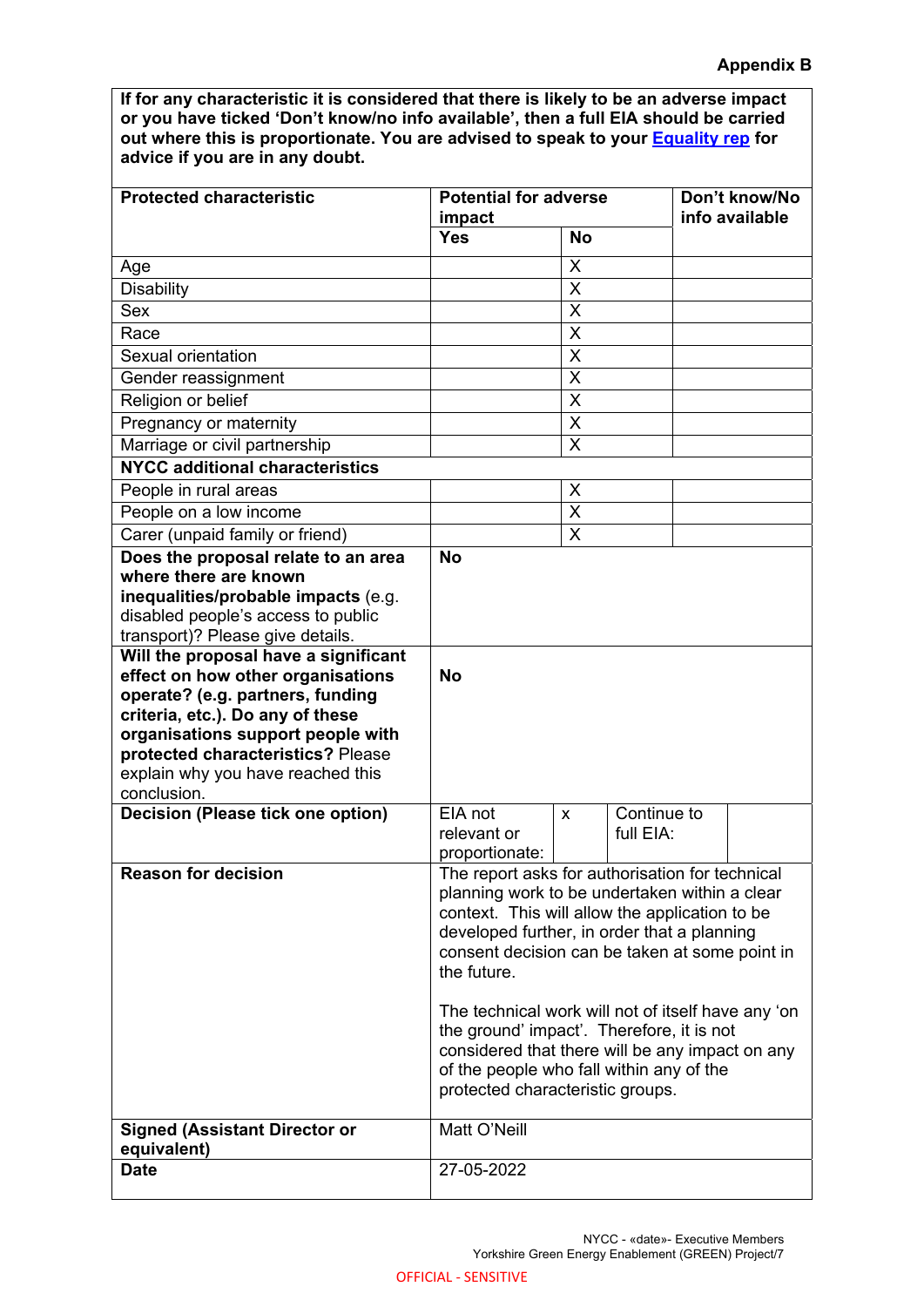#### **Climate change impact assessment**

The purpose of this assessment is to help us understand the likely impacts of our decisions on the environment of North Yorkshire and on our aspiration to achieve net carbon neutrality by 2030, or as close to that date as possible. The intention is to mitigate negative effects and identify projects which will have positive effects.

This document should be completed in consultation with the supporting guidance. The final document will be published as part of the decision making process and should be written in Plain English.

If you have any additional queries which are not covered by the guidance please email climatechange@northyorks.gov.uk

**Please note: You may not need to undertake this assessment if your proposal will be subject to any of the following:**  Planning Permission Environmental Impact Assessment Strategic Environmental Assessment

However, you will still need to summarise your findings in in the summary section of the form below.

Please contact climatechange@northyorks.gov.uk for advice.

| Title of proposal                           | <b>Yorkshire Green Energy Enablement (GREEN) Project</b>                                                                                                                                                                                                                                                                     |
|---------------------------------------------|------------------------------------------------------------------------------------------------------------------------------------------------------------------------------------------------------------------------------------------------------------------------------------------------------------------------------|
| <b>Brief description of proposal</b>        | National Grid Electricity Transmission is proposing to upgrade and reinforce the<br>electricity transmission system in Yorkshire, spanning three local authority areas in our<br>area; Selby, Harrogate and Hambleton Districts. This reinforcement is needed to<br>improve the transfer of clean energy across the country. |
|                                             | The Yorkshire GREEN application proposes both construction of new infrastructure and<br>works to existing transmission infrastructure and facilities.                                                                                                                                                                        |
| <b>Directorate</b>                          | <b>Business and Environmental Services</b>                                                                                                                                                                                                                                                                                   |
| Service area                                | <b>Growth Planning and Trading Standards</b>                                                                                                                                                                                                                                                                                 |
| <b>Lead officer</b>                         | <b>Michael Reynolds</b>                                                                                                                                                                                                                                                                                                      |
| Names and roles of other people involved in |                                                                                                                                                                                                                                                                                                                              |
| carrying out the impact assessment          |                                                                                                                                                                                                                                                                                                                              |
| Date impact assessment started              | 27-05-2022                                                                                                                                                                                                                                                                                                                   |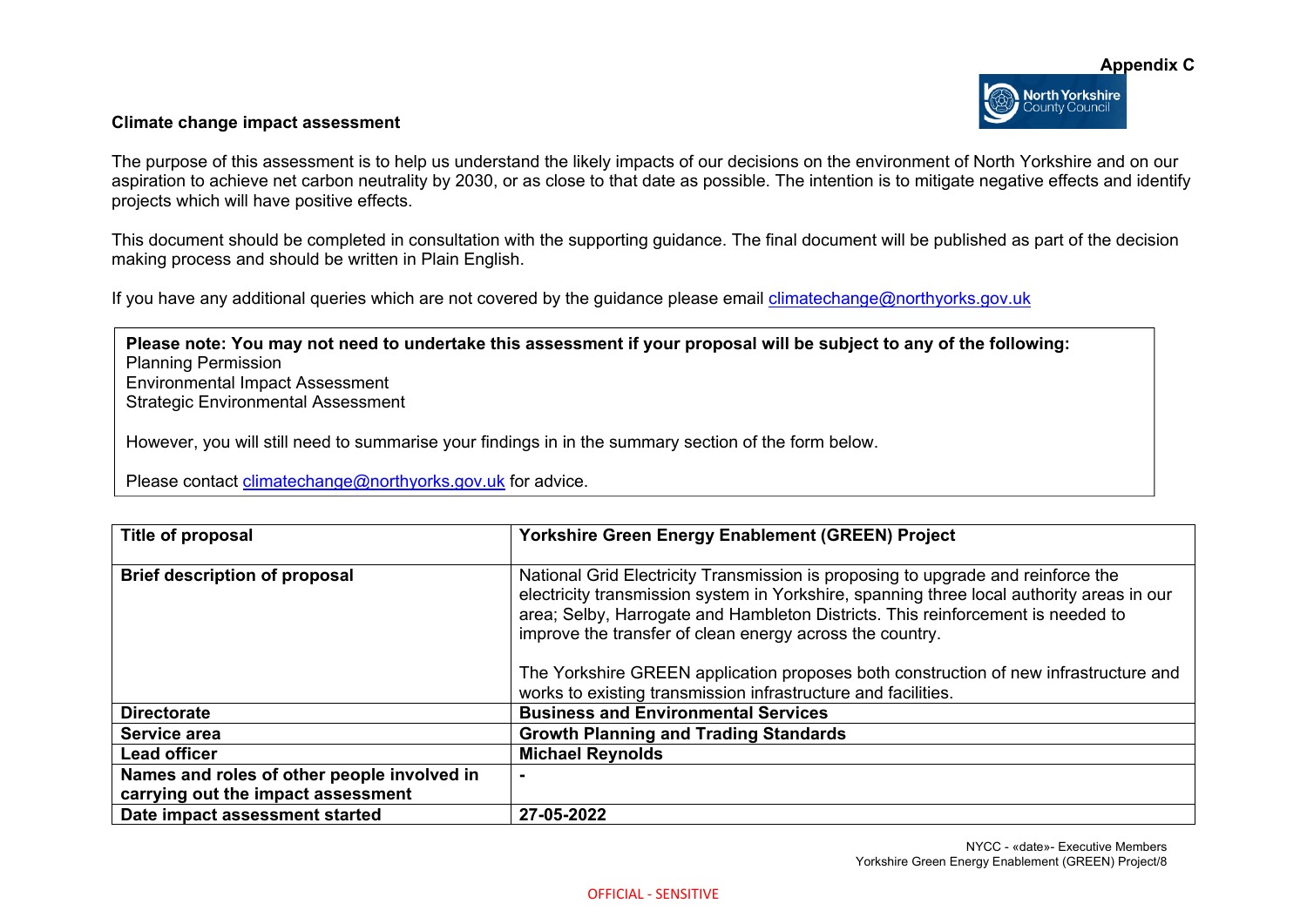### **Options appraisal**

Were any other options considered in trying to achieve the aim of this project? If so, please give brief details and explain why alternative options were not progressed.

**The proposal is put forward by National Grid Electricity Transmission. It is not an NYCC led project.** 

# **What impact will this proposal have on council budgets? Will it be cost neutral, have increased cost or reduce costs?**

Please explain briefly why this will be the result, detailing estimated savings or costs where this is possible.

Resource implications on the Council will be covered by the proposed Planning Performance Agreement with the Applicant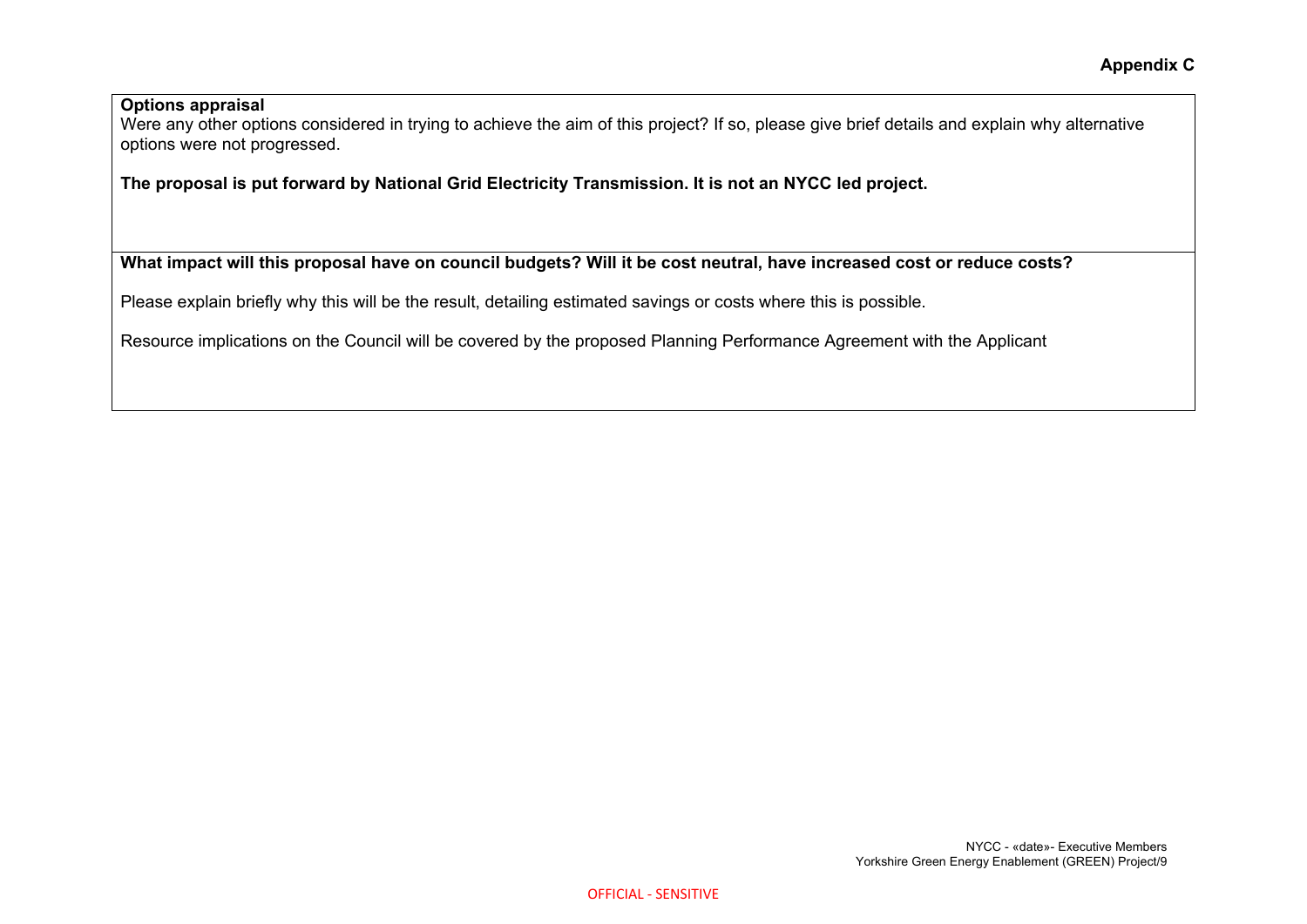|                                                                                                                                                                                                                                                      |                                                     |                                                         |                                                               |                                                                            |                                                                                                                                                                                                                                                                                            |                                             | <b>Appendix C</b>                                                                                       |
|------------------------------------------------------------------------------------------------------------------------------------------------------------------------------------------------------------------------------------------------------|-----------------------------------------------------|---------------------------------------------------------|---------------------------------------------------------------|----------------------------------------------------------------------------|--------------------------------------------------------------------------------------------------------------------------------------------------------------------------------------------------------------------------------------------------------------------------------------------|---------------------------------------------|---------------------------------------------------------------------------------------------------------|
| How will this proposal impact<br>on the environment?<br>N.B. There may be short term<br>negative impact and longer<br>term positive impact. Please<br>include all potential impacts<br>over the lifetime of a project<br>and provide an explanation. |                                                     | (Place a X in the box below where<br>impact<br>Positive | X in the box below where<br>No impact<br>$\sigma$<br>(Place a | below where<br>in the box<br><b>Negative impact</b><br>(Place a X in the I | Explain why will it have this effect and<br>over what timescale?<br>Where possible/relevant please<br>include:<br>• Changes over and above business<br>as usual<br><b>Evidence or measurement of effect</b><br>Figures for CO <sub>2</sub> e<br>$\bullet$<br>• Links to relevant documents | <b>Explain how you</b><br>negative impacts. | Explain how you<br>plan to mitigate any plan to improve any<br>positive outcomes<br>as far as possible. |
| Minimise<br>greenhouse gas                                                                                                                                                                                                                           | Emissions<br>from travel                            |                                                         |                                                               |                                                                            |                                                                                                                                                                                                                                                                                            |                                             |                                                                                                         |
| emissions e.g.<br>reducing emissions<br>from travel,<br>increasing energy<br>efficiencies etc.                                                                                                                                                       | Emissions<br>from<br>construction                   |                                                         |                                                               |                                                                            |                                                                                                                                                                                                                                                                                            |                                             |                                                                                                         |
|                                                                                                                                                                                                                                                      | <b>Emissions</b><br>from<br>running of<br>buildings |                                                         |                                                               |                                                                            |                                                                                                                                                                                                                                                                                            |                                             |                                                                                                         |
|                                                                                                                                                                                                                                                      | Other                                               |                                                         |                                                               |                                                                            |                                                                                                                                                                                                                                                                                            |                                             |                                                                                                         |
| Minimise waste: Reduce, reuse,<br>recycle and compost e.g.<br>reducing use of single use plastic                                                                                                                                                     |                                                     |                                                         |                                                               |                                                                            |                                                                                                                                                                                                                                                                                            |                                             |                                                                                                         |
| Reduce water consumption                                                                                                                                                                                                                             |                                                     |                                                         |                                                               |                                                                            |                                                                                                                                                                                                                                                                                            |                                             |                                                                                                         |
| Minimise pollution (including air,<br>land, water, light and noise)                                                                                                                                                                                  |                                                     |                                                         |                                                               |                                                                            |                                                                                                                                                                                                                                                                                            |                                             |                                                                                                         |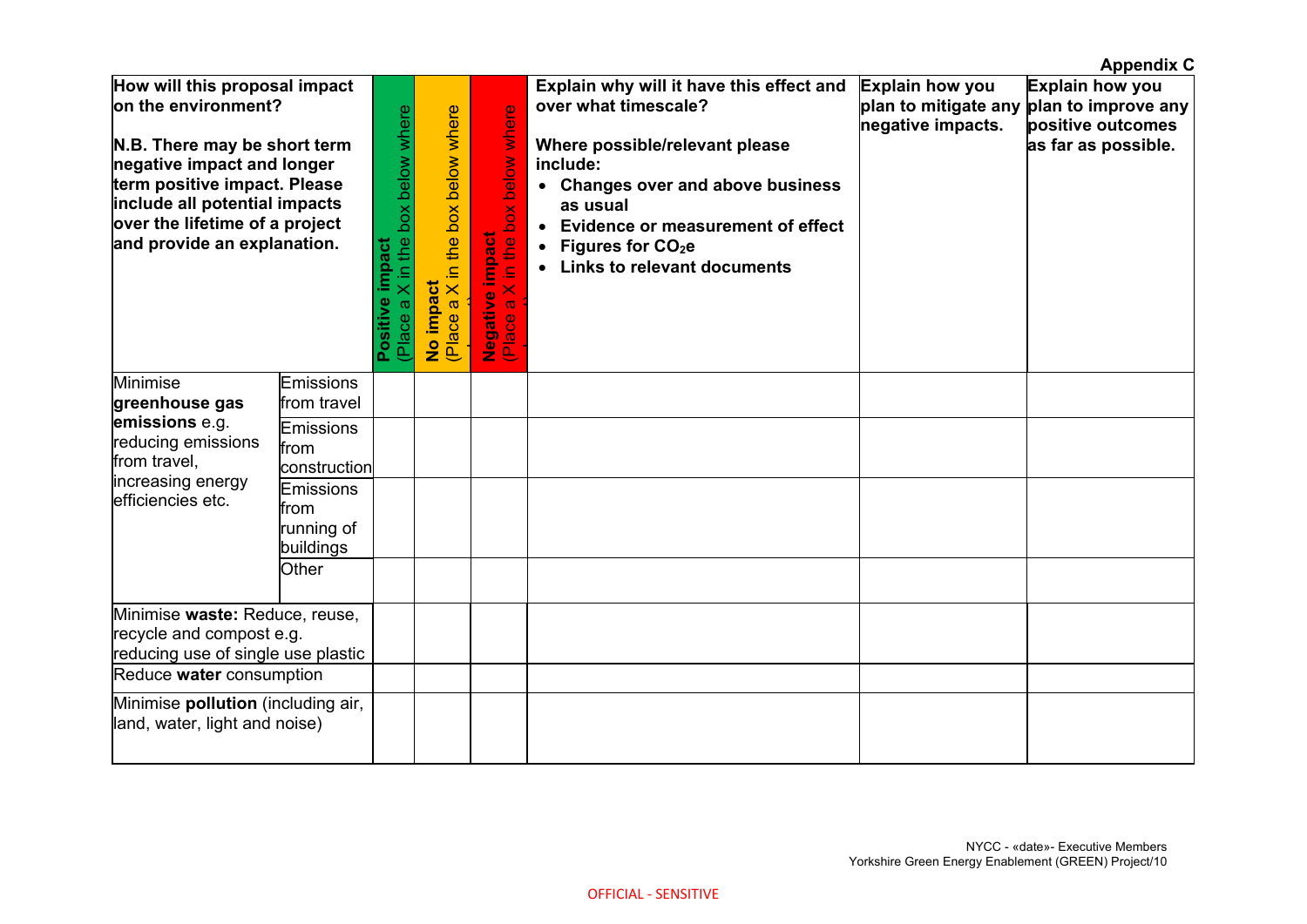|                                                                                                                                                                                                                                                      |                                                            |                                                             |                                                                                                 |                                                                                                                                                                                                                                                                            |                                             | <b>Appendix C</b>                                                                                       |
|------------------------------------------------------------------------------------------------------------------------------------------------------------------------------------------------------------------------------------------------------|------------------------------------------------------------|-------------------------------------------------------------|-------------------------------------------------------------------------------------------------|----------------------------------------------------------------------------------------------------------------------------------------------------------------------------------------------------------------------------------------------------------------------------|---------------------------------------------|---------------------------------------------------------------------------------------------------------|
| How will this proposal impact<br>on the environment?<br>N.B. There may be short term<br>negative impact and longer<br>term positive impact. Please<br>include all potential impacts<br>over the lifetime of a project<br>and provide an explanation. | X in the box below where<br>impact<br>Positive<br>(Place a | X in the box below where<br>No impact<br>$\varpi$<br>(Place | box below where<br><b>Negative impact</b><br>(Place a X in the I<br><u>la</u><br>$\overline{8}$ | Explain why will it have this effect and<br>over what timescale?<br>Where possible/relevant please<br>include:<br>• Changes over and above business<br>as usual<br>• Evidence or measurement of effect<br>• Figures for CO <sub>2</sub> e<br>• Links to relevant documents | <b>Explain how you</b><br>negative impacts. | Explain how you<br>plan to mitigate any plan to improve any<br>positive outcomes<br>as far as possible. |
| Ensure resilience to the effects<br>of climate change e.g. reducing<br>flood risk, mitigating effects of<br>drier, hotter summers                                                                                                                    |                                                            |                                                             |                                                                                                 |                                                                                                                                                                                                                                                                            |                                             |                                                                                                         |
| Enhance conservation and<br>wildlife                                                                                                                                                                                                                 |                                                            |                                                             |                                                                                                 |                                                                                                                                                                                                                                                                            |                                             |                                                                                                         |
| Safeguard the distinctive<br>characteristics, features and<br>special qualities of North<br>Yorkshire's landscape                                                                                                                                    |                                                            |                                                             |                                                                                                 |                                                                                                                                                                                                                                                                            |                                             |                                                                                                         |
| Other (please state below)                                                                                                                                                                                                                           |                                                            |                                                             |                                                                                                 |                                                                                                                                                                                                                                                                            |                                             |                                                                                                         |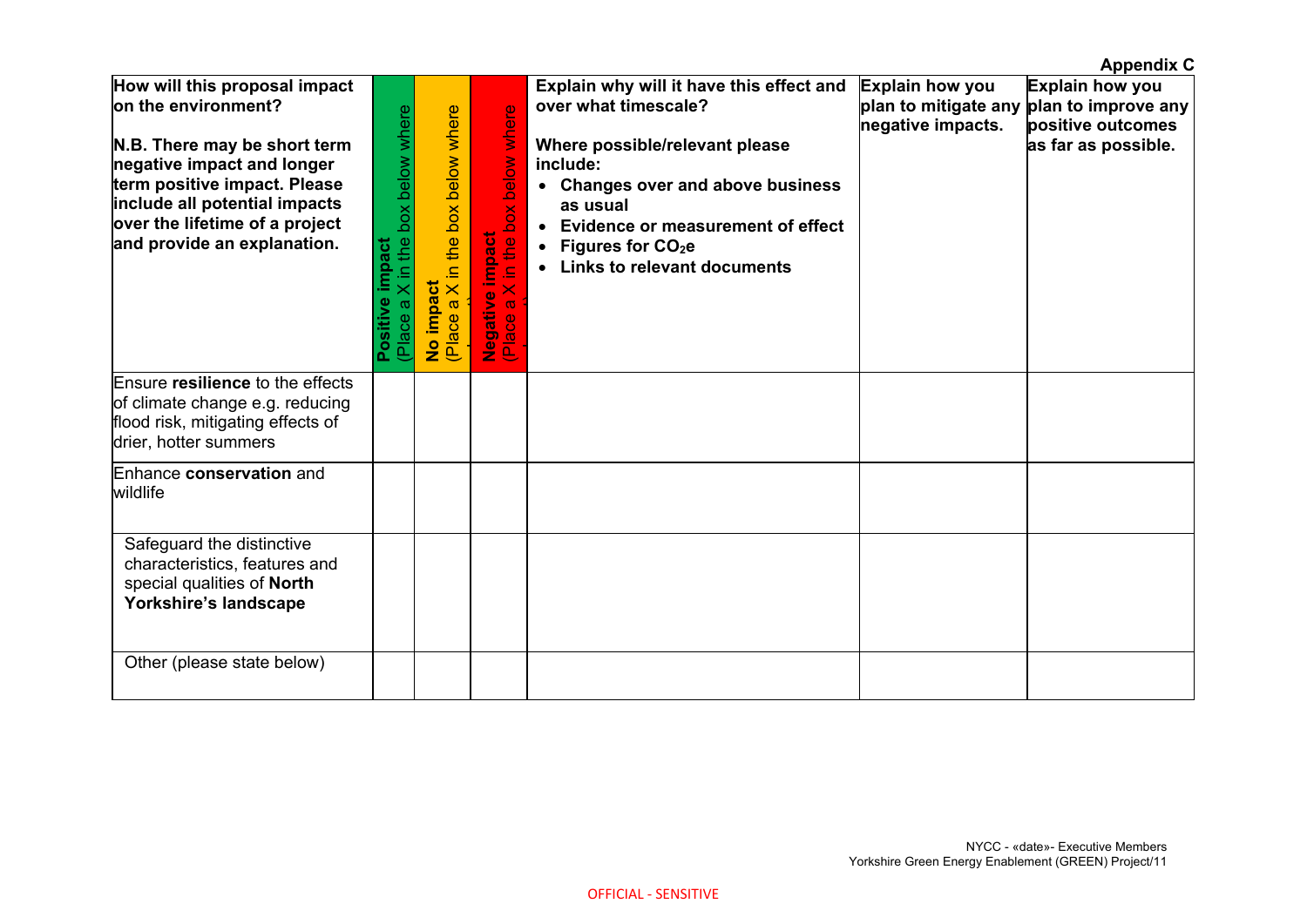**Are there any recognised good practice environmental standards in relation to this proposal?** If so, please detail how this proposal meets those standards.

**Summary** Summarise the findings of your impact assessment, including impacts, the recommendation in relation to addressing impacts, including any legal advice, and next steps. This summary should be used as part of the report to the decision maker.

This is not a County Council Scheme.

The Application is a Nationally Significant Infrastructure Project (NSIP).

A full Environmental Statement will be submitted as part of the application. Prior to submission the applicant will draft and consult upon the Preliminary Environmental Impact Report. (PEIR)

County Council Officers together with officers from Richmondshire District Council have and will continue to engage with the application in the following environmental areas which will include the completed project and construction impacts:

Ecology and Biodiversity Historic Landscape and Heritage Landscape Minerals and Waste Planning Air Pollution Noise Pollution Light Pollution Land Contamination Impact upon the highway Drainage and water impact Wider climate change impact Socio Economic Impacts

To date the County Council has submitted responses to the applicants scoping report and been engaged in technical meetings on some of the above topic areas.

Following assessment of the application when it has been received the County Council officers will seek to impact the application through:

Change of the application itself Development Consent Order requirements Mitigation through S106 agreement